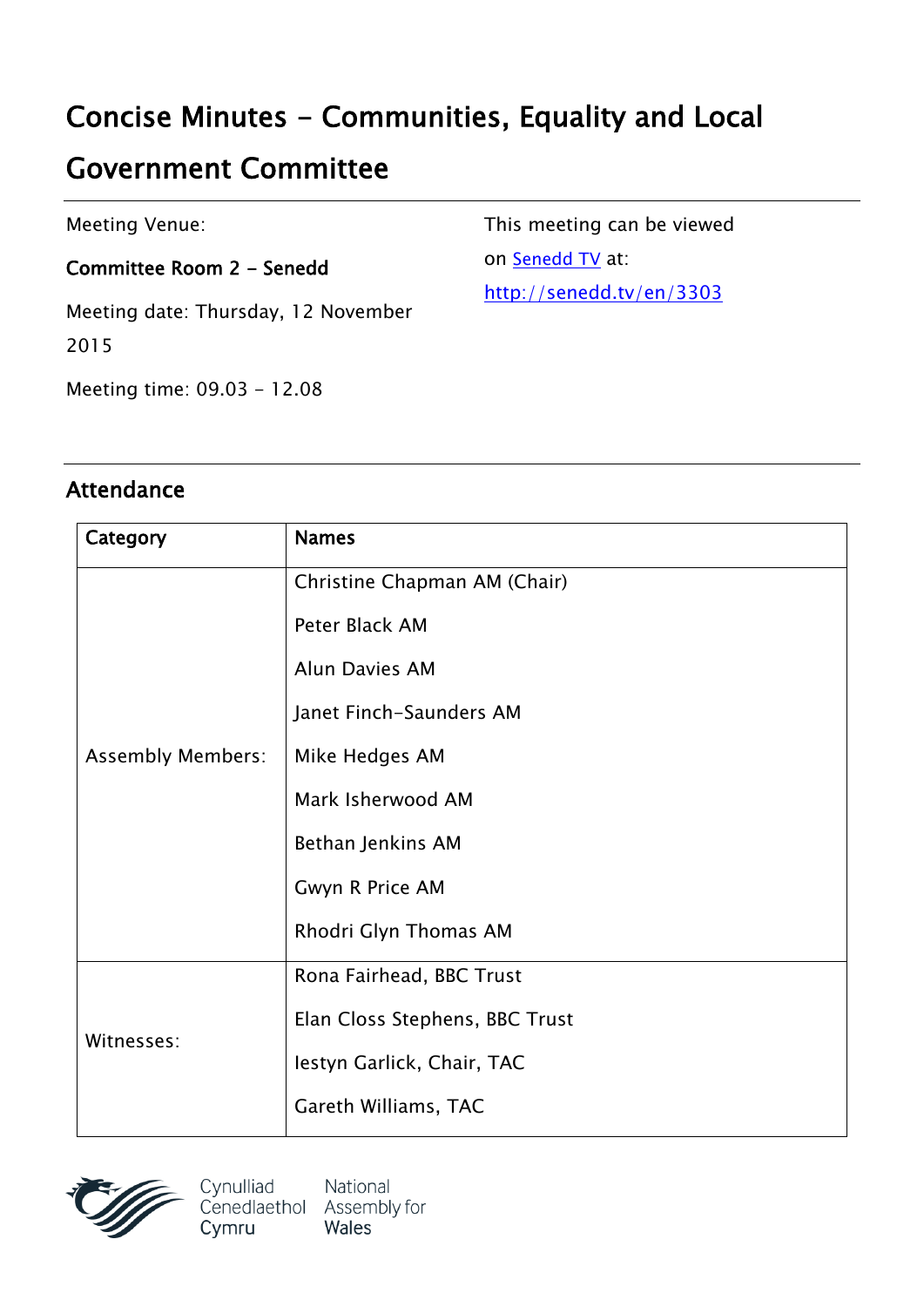|                  | John McVay, Pact                   |
|------------------|------------------------------------|
| Committee Staff: | Sarah Beasley (Clerk)              |
|                  | Claire Morris (Second Clerk)       |
|                  | Elizabeth Wilkinson (Second Clerk) |
|                  | Sarah Sargent (Deputy Clerk)       |
|                  | Matthew Richards (Legal Adviser)   |
|                  | Rhys Iorwerth (Researcher)         |
|                  |                                    |

#### **Transcript**

View the meeting [transcript](http://www.senedd.assembly.wales/documents/s46270/12%20November%202015.pdf) (PDF 480KB) View as [HTML](http://www.senedd.assembly.wales/documents/s46270/12%20November%202015.html?CT=2) (426KB)

### **1 Introductions, apologies, substitutions and declarations**

- 1.1. The Chair welcomed Members and members of the public to the meeting.
- 1.2. Apologies for absence were received from Jocelyn Davies AM and Gwenda Thomas AM. Bethan Jenkins AM attended as a substitute for Jocelyn Davies.

### **2 Inquiry into the BBC Charter Review: evidence session 3 - BBC Trust**

2.1 The Committee received evidence from:

- Rona Fairhead, Chairman, BBC Trust
- Elan Closs Stephens, National Trustee for Wales, BBC Trust

2.2 The Trust agreed to provide the Committee with the Trust's monitoring reports, or a precis of the reports, which assess the progress made in relation to the June 2008 King Report.

**2.1 Consultation Responses: Inquiry into the BBC Charter Review** 

## **3 Inquiry into the BBC Charter Review: evidence session 4 - TAC and PACT**

- 3.1 The Committee received evidence from:
	- Iestyn Garlick, Teledwyr Annibynnol Cymru (TAC)
	- Gareth Williams, Teledwyr Annibynnol Cymru (TAC)